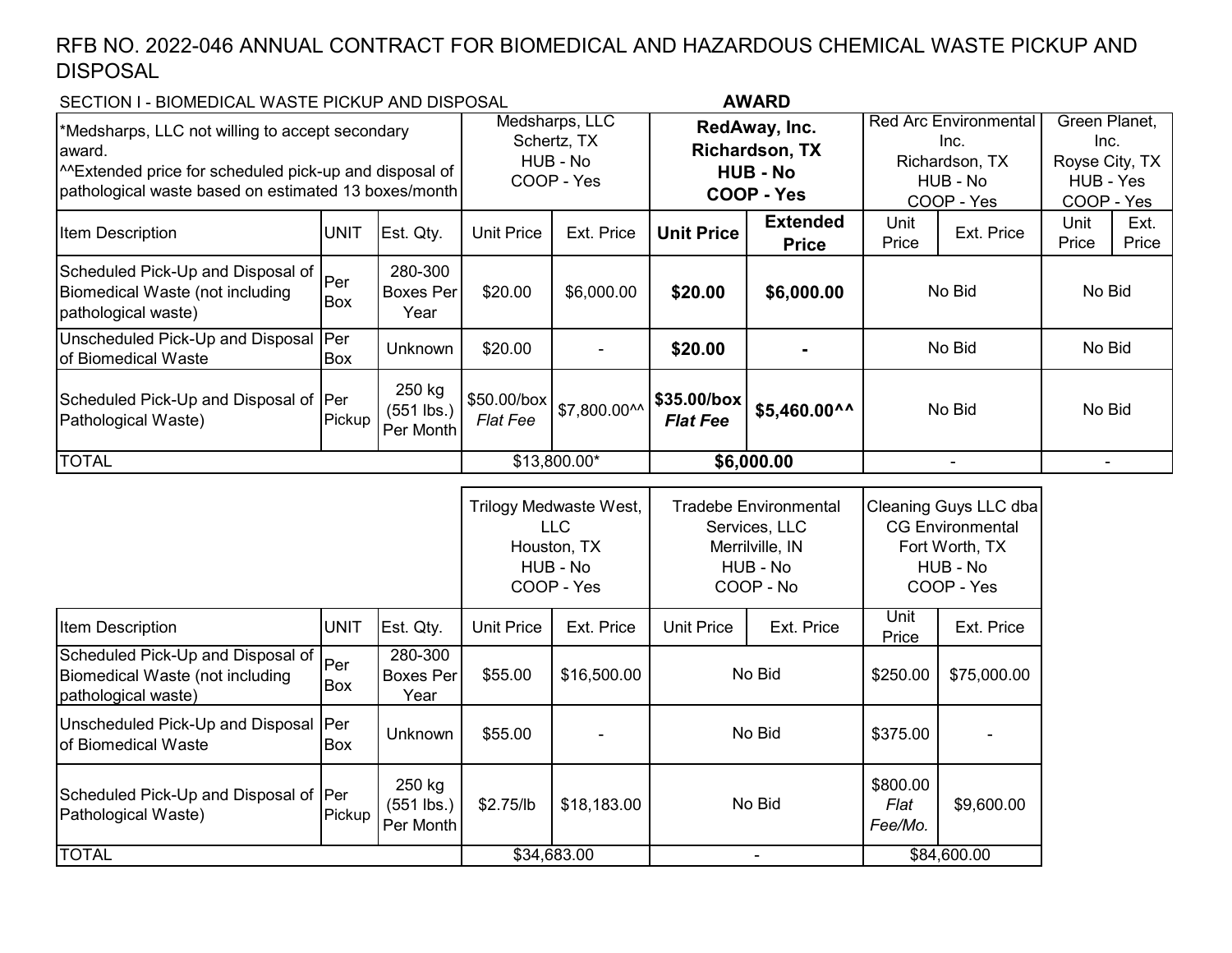## RFB NO. 2022-046 ANNUAL CONTRACT FOR BIOMEDICAL AND HAZARDOUS CHEMICAL WASTE PICKUP AND DISPOSAL

SECTION II - HAZARDOUS CHEMICAL WASTE PICKUP AND DISPOSAL

|                                                                                                                                                                                                                                     |                        |                |                                                                                                                          | <b>PRIMARY AWARD</b>         |                                                           |               |                                                                                  | <b>SECONDARY AWARD</b> |                                                         |            |
|-------------------------------------------------------------------------------------------------------------------------------------------------------------------------------------------------------------------------------------|------------------------|----------------|--------------------------------------------------------------------------------------------------------------------------|------------------------------|-----------------------------------------------------------|---------------|----------------------------------------------------------------------------------|------------------------|---------------------------------------------------------|------------|
| *Estimated quantities refer to number of pickups per year.<br>**Green Planet, Inc. did not meet specifications because<br>of an inability to guarantee disposal of chemical waste<br>within thirty (30) days of pickup as required. |                        |                | <b>Tradebe</b><br><b>Environmental</b><br><b>Services, LLC</b><br><b>Merrilville, IN</b><br><b>HUB - No</b><br>COOP - No |                              | RedAway, Inc.<br>Richardson, TX<br>HUB - No<br>COOP - Yes |               | <b>Red Arc Environmental</b><br>Inc.<br>Richardson, TX<br>HUB - No<br>COOP - Yes |                        | Medsharps, LLC<br>Schertz, TX<br>HUB - No<br>COOP - Yes |            |
| Item Description                                                                                                                                                                                                                    | <b>UNIT</b>            | Est.<br>Qty.   | <b>Unit</b><br><b>Price</b>                                                                                              | <b>Ext. Price Unit Price</b> |                                                           | Ext.<br>Price | <b>Unit Price</b>                                                                | Ext. Price             | Unit Price                                              | Ext. Price |
| <b>DNA Extraction Cartridges</b>                                                                                                                                                                                                    | 55 Gal. Open<br>Drum   | $2 - 3$        | \$579.92                                                                                                                 | \$1,739.76                   | No Bid                                                    |               | \$667.20                                                                         | \$2,001.60             | No Bid                                                  |            |
| <b>Formalin and Water</b>                                                                                                                                                                                                           | 55 Gal. Closed<br>Drum | $8 - 12$       | \$340.92                                                                                                                 | \$4,091.04                   | No Bid                                                    |               | \$667.20                                                                         | \$8,006.40             | No Bid                                                  |            |
| Inorganic Salts Solution                                                                                                                                                                                                            | 35 Gal. Open<br>Drum   | $\overline{2}$ | \$173.50                                                                                                                 | \$347.00                     | No Bid                                                    |               | \$356.18                                                                         | \$712.36               | No Bid                                                  |            |
| Paraffin and Xylene                                                                                                                                                                                                                 | 35 Gal. Open<br>Drum   | $3-6$          | \$152.25                                                                                                                 | \$913.50                     | No Bid<br>\$498.52<br>\$2,991.12                          |               | No Bid                                                                           |                        |                                                         |            |
| Spent Acid in Rinse Water                                                                                                                                                                                                           | 5 Gal.<br>Container    | $\overline{2}$ | \$109.47                                                                                                                 | \$218.94                     | No Bid                                                    |               | \$403.64                                                                         | \$807.28               | No Bid                                                  |            |
| <b>Spent Organic Solvents</b>                                                                                                                                                                                                       | 55 Gal. Closed<br>Drum | 12             | \$149.92                                                                                                                 | \$1,799.04                   | No Bid                                                    |               | \$240.88                                                                         | \$2,890.56             | No Bid                                                  |            |
| Liquid Waste Stream for Public<br><b>Health Lab</b>                                                                                                                                                                                 | 15 Gal. Drum           | $3 - 4$        | \$197.78                                                                                                                 | \$791.12                     | No Bid                                                    |               | \$304.24                                                                         | \$1,216.96             | No Bid                                                  |            |
| <b>Halogenated Solvents</b>                                                                                                                                                                                                         | 5 Gal. Drum            | $2 - 3$        | \$89.47                                                                                                                  | \$268.41                     | No Bid                                                    |               | \$360.00                                                                         | \$1,080.00             |                                                         | No Bid     |
| <b>TOTAL</b>                                                                                                                                                                                                                        |                        |                |                                                                                                                          | \$10,168.81                  |                                                           |               |                                                                                  | \$19,706.28            |                                                         |            |
| SUPPLIES (IF NEEDED)                                                                                                                                                                                                                |                        |                |                                                                                                                          |                              |                                                           |               |                                                                                  |                        |                                                         |            |
| Empty, Poly, Open Drum 55G                                                                                                                                                                                                          | Each                   | $\blacksquare$ | \$65.00                                                                                                                  |                              | No Bid                                                    |               | \$82.00                                                                          |                        | No Bid                                                  |            |
| Empty, Poly, Open Pail - 5G                                                                                                                                                                                                         | Each                   |                | \$15.00                                                                                                                  |                              | No Bid                                                    |               | \$30.00                                                                          |                        | No Bid                                                  |            |
| Empty, Poly, Closed Drum - 5G                                                                                                                                                                                                       | Each                   | $\blacksquare$ | \$15.00<br>\$28.00<br>No Bid                                                                                             |                              |                                                           |               | No Bid                                                                           |                        |                                                         |            |